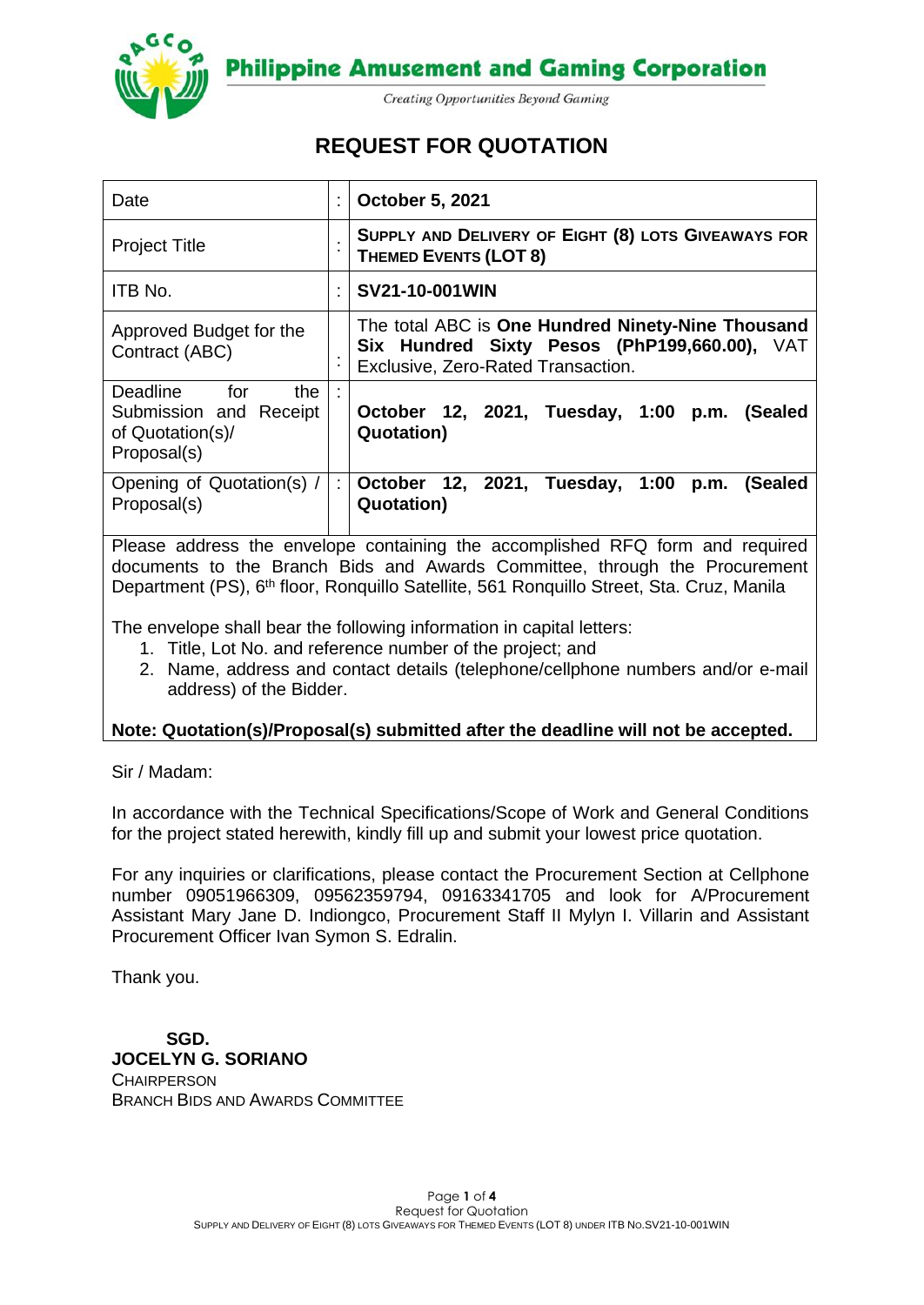In accordance with your request, following is our quotation for your requirements:

## **TECHNICAL SPECIFICATIONS**

|                                                                                                                                                                                                                                                                                                                                                   | <b>Technical Description</b>                    | QTY/<br><b>UOM</b> | <b>Offered Technical</b><br><b>Proposal</b><br>Please fill up with either:<br>"Comply" or "Not<br>Comply" |
|---------------------------------------------------------------------------------------------------------------------------------------------------------------------------------------------------------------------------------------------------------------------------------------------------------------------------------------------------|-------------------------------------------------|--------------------|-----------------------------------------------------------------------------------------------------------|
| SUGAR GLAZED READY-TO-EAT COOKED<br>HAM (Made from Boneless Pork Ham or<br>Shoulder Cured with Water, Sugar, Iodized Salt,<br>Modified Starch, Phosphates, Monosodium<br>Glutamate, Natural Flavors, Vegetable Proteins,<br>Sodium Erythorbate, Sodium<br><b>Nitrite</b><br>and<br>Vegetable Gum). Individually packed in a bag or<br>carton box. |                                                 |                    |                                                                                                           |
| Serving Size per                                                                                                                                                                                                                                                                                                                                  | 1Kg per pack /rounded                           |                    |                                                                                                           |
| container                                                                                                                                                                                                                                                                                                                                         |                                                 |                    |                                                                                                           |
| Product                                                                                                                                                                                                                                                                                                                                           | <b>Branded Ham</b>                              |                    |                                                                                                           |
| Packaging                                                                                                                                                                                                                                                                                                                                         | Individually pack                               |                    |                                                                                                           |
| <b>Requested Quantity</b>                                                                                                                                                                                                                                                                                                                         | Per $pc$ >                                      |                    |                                                                                                           |
| <b>Production Date</b>                                                                                                                                                                                                                                                                                                                            | At least December 2021                          | 268<br>pcs.        |                                                                                                           |
| <b>Expiration of Product:</b> At least three (3)                                                                                                                                                                                                                                                                                                  |                                                 |                    |                                                                                                           |
| months from date of delivery                                                                                                                                                                                                                                                                                                                      |                                                 |                    |                                                                                                           |
|                                                                                                                                                                                                                                                                                                                                                   | Schedule of Delivery: December 15, 2021         |                    |                                                                                                           |
| Delivery Site: Casino Filipino Winford,                                                                                                                                                                                                                                                                                                           |                                                 |                    |                                                                                                           |
|                                                                                                                                                                                                                                                                                                                                                   | Ronquillo Satellite, 561 Ronquillo Street, Sta. |                    |                                                                                                           |
| Cruz, Manila                                                                                                                                                                                                                                                                                                                                      | Contact Person: Ms. Kara Denice Benitez/ 0906-  |                    |                                                                                                           |
| 3207484                                                                                                                                                                                                                                                                                                                                           |                                                 |                    |                                                                                                           |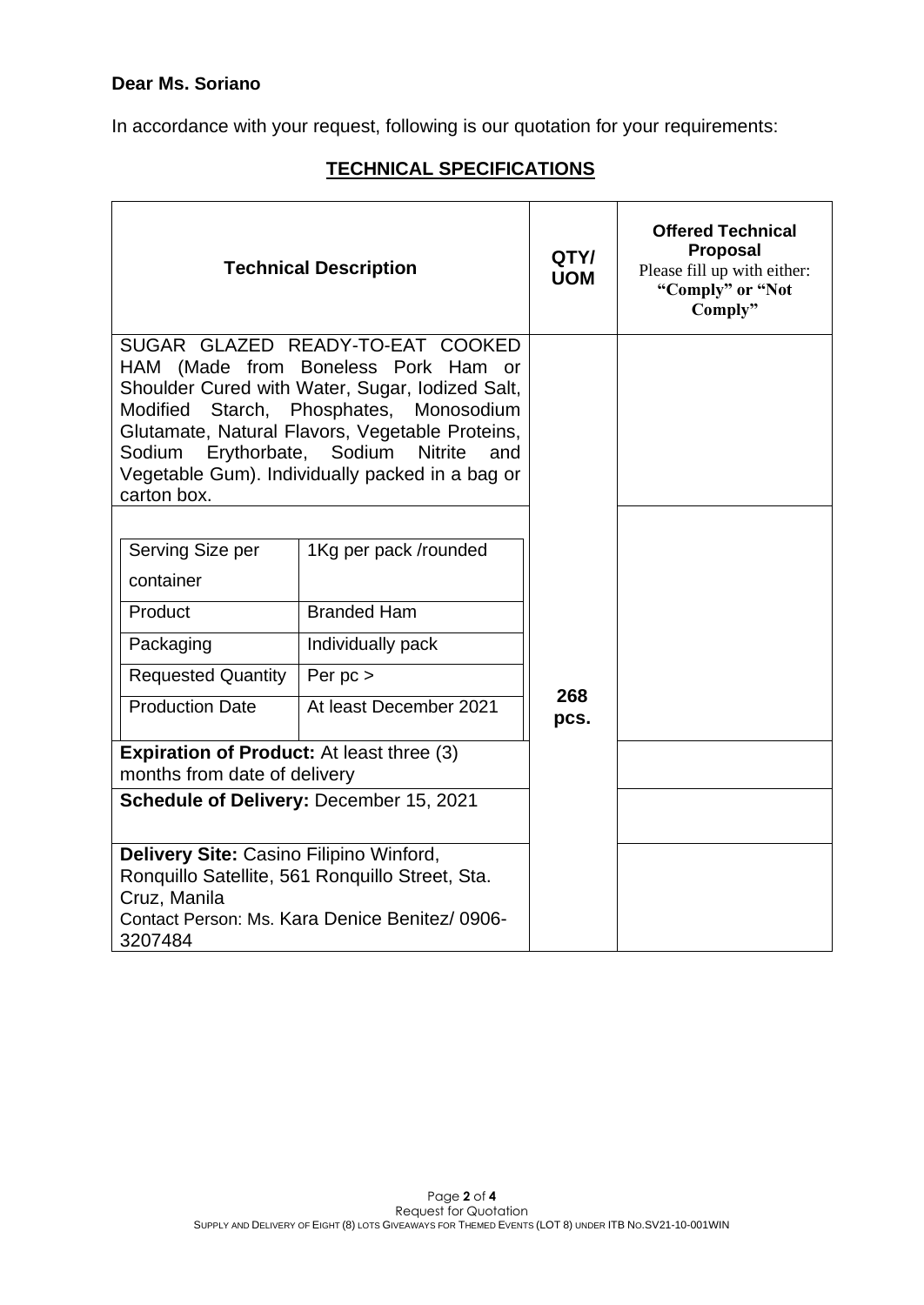## **FINANCIAL QUOTATION**

| <b>Quantity /</b>          | <b>Description of Item</b>                      | <b>Unit Cost</b>                                       | <b>Total Cost</b>                                      |
|----------------------------|-------------------------------------------------|--------------------------------------------------------|--------------------------------------------------------|
| Unit of                    |                                                 | VAT Exclusive, Zero-                                   | VAT Exclusive, Zero-                                   |
| <b>Measures</b>            |                                                 | <b>Rated Transaction</b>                               | <b>Rated Transaction</b>                               |
| 268 pcs.                   | SUGAR GLAZED READY-<br><b>TO-EAT COOKED HAM</b> | <b>PHP</b><br>(Amount in figures)<br>(Amount in words) | <b>PHP</b><br>(Amount in figures)<br>(Amount in words) |
| <b>GRAND TOTAL</b>         |                                                 | <b>PHP</b>                                             |                                                        |
| (VAT EXCLUSIVE, ZERO-RATED |                                                 | (Amount in figures)                                    |                                                        |
| <b>TRANSACTION)</b>        |                                                 | (Amount in words)                                      |                                                        |

**VALIDITY OF OFFER**: Ninety (90) calendar days from the date of Examination of **Quotations** 

### **Additional Requirements:**

As part of the post-qualification process, kindly submit the following documents for compliance within 3-calendar days from receipt of the notice and upon determination of the bidder having the Lowest / Single Calculated Quotation:

- 1. Valid Mayor's Permit issued by the city or municipality where the principal place of business of the bidder is located.
- 2. Philippine Government Electronic Procurement System (PhilGEPS) Registration Number **or** a valid PhilGEPS Registration Certificate;

Philippine Government Electronic Procurement System (PhilGEPS) Registration Number: \_\_\_\_\_\_\_\_\_\_\_\_\_\_\_\_\_\_\_\_\_\_\_\_;

3. Omnibus Sworn Statement using the form prescribed in Annex A hereof.

The Omnibus Sworn Statement shall be supported by an attached document showing proof of authorization, e.g., duly notarized Secretary's Certificate issued by the corporation or the members of the joint venture or a Special Power of Attorney (SPA) in case of sole proprietorships for situations where the signatory is not the sole proprietor/owner.

### **NOTES:**

- 1. Bidders shall submit their quotations through their duly authorized representatives using this form only. This form must be completed without any alterations to their format and no substitute form shall be accepted. **All parameters** shall be filled in with the correct and accurate information as required.
- 2. Quotation(s)/Proposal(s) submitted exceeding the Approved Budget for the Contract shall be rejected.
- 3. The prices quoted are to be paid in Philippine Currency.